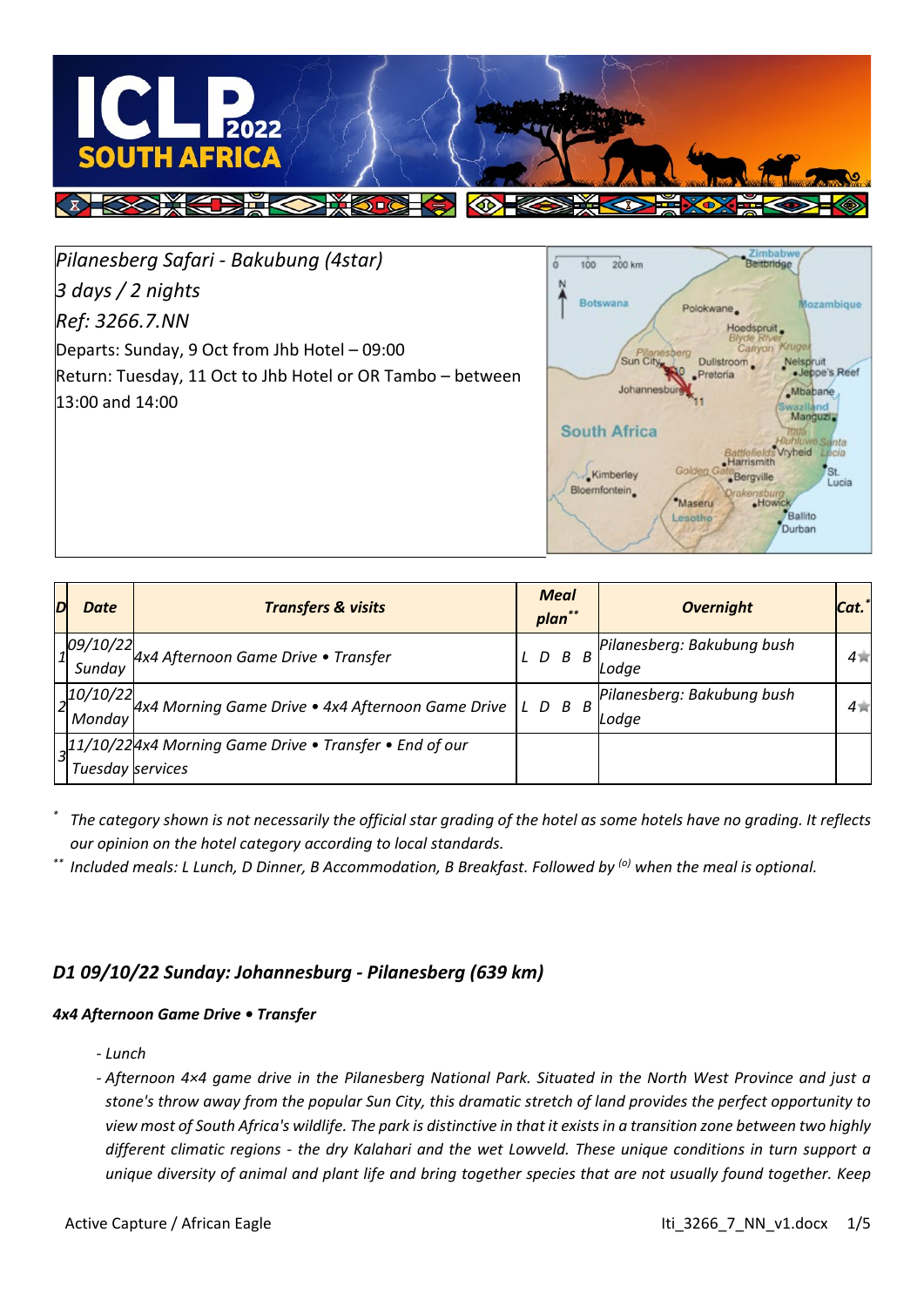

*your eyes peeled for the Big Five as well as other rare species such as the cheetah and wild dog. As the heat of the day begins to fade, your chances of encountering predators also increases.*

- *- Dinner: Bakubung bush Lodge*
- *- Overnight at the Private Game Reserve: Bakubung bush Lodge (Standard Room - Fully Inclusive)*

## *09:00 - Transfer from Johannesburg to Pilanesberg*



*D2 10/10/22 Monday: Pilanesberg (1 km)*

## *4x4 Morning Game Drive • 4x4 Afternoon Game Drive*

- *- Morning 4×4 game drive in the Pilanesberg National Park, one of the most popular accessible parks in South Africa. The landscape here reflects an ancient time with evidence of volcanic eruptions that occurred over 1 000 million years ago and intriguing Stone Age and Iron Age geological sites. Birdlife is prolific and the park supports over 350 different species. Keep your eyes peeled as you set off in the fresh dawn air towards Mamkwe Dam for species such as the kingfisher, fish eagle and cormorant. The dam is the largest body of water in the reserve, providing the perfect location to spot a wide variety of animals such as water buck, zebra and impala. Of course the Big Five is also on offer and the rich ecological diversity of the park makes these famous animals relatively easy to find.*
- *- Breakfast*
- *- Lunch*
- *- Afternoon 4×4 game drive in the Pilanesberg National Park. Situated in the North West Province and just a stone's throw away from the popular Sun City, this dramatic stretch of land provides the perfect opportunity to view most of South Africa's wildlife. The park is distinctive in that it exists in a transition zone between two highly different climatic regions - the dry Kalahari and the wet Lowveld. These unique conditions in turn support a unique diversity of animal and plant life and bring together species that are not usually found together. Keep your eyes peeled for the Big Five as well as other rare species such as the cheetah and wild dog. As the heat of the day begins to fade, your chances of encountering predators also increases.*
- *- Dinner: Bakubung bush Lodge*
- *- Overnight at the Private Game Reserve: Bakubung bush Lodge (Standard Room - Fully Inclusive)*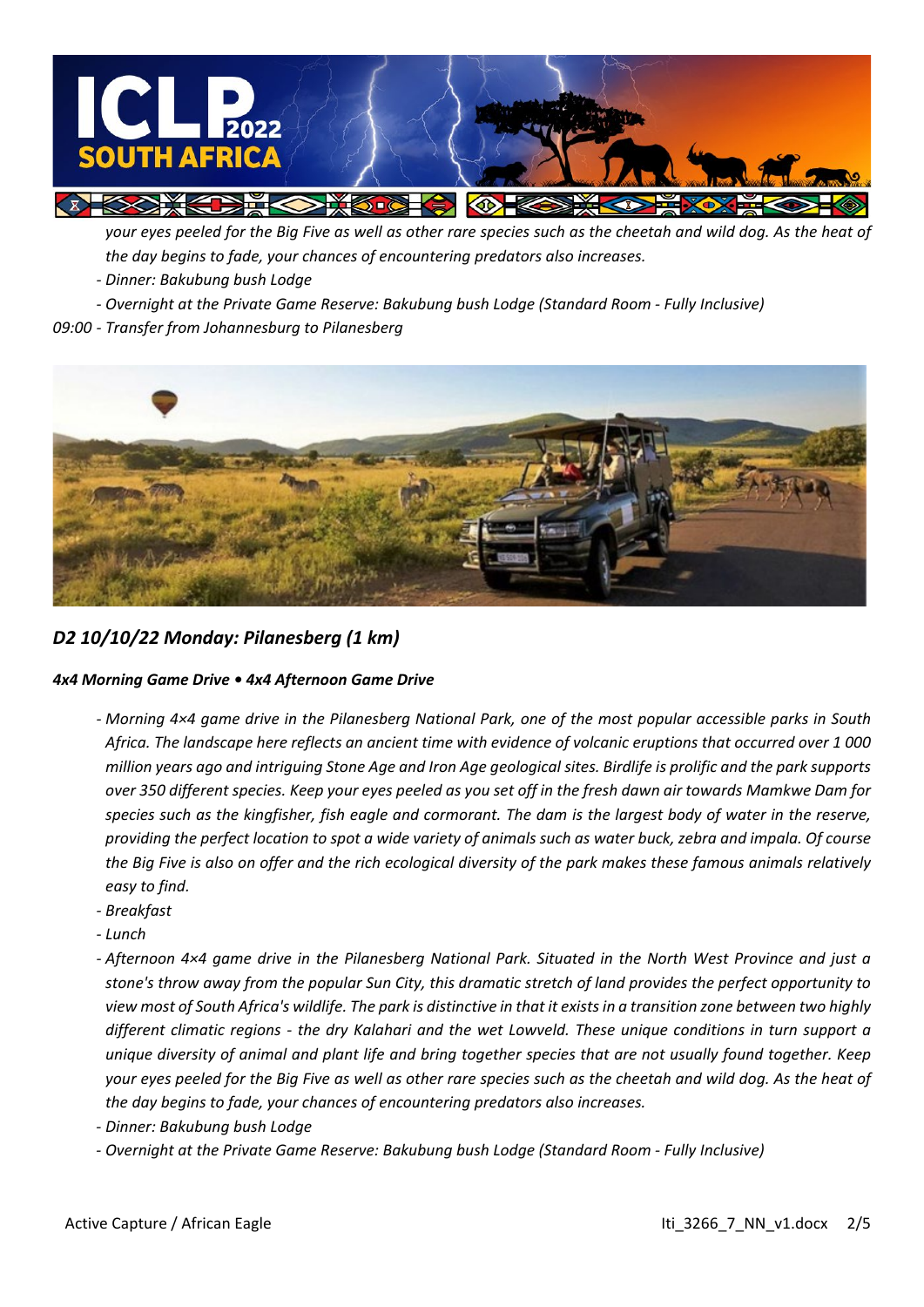

*D3 11/10/22 Tuesday: Pilanesberg - Johannesburg (215 km)*

## *4x4 Morning Game Drive • Transfer*

- *- Morning 4×4 game drive in the Pilanesberg National Park, one of the most popular accessible parks in South Africa. The landscape here reflects an ancient time with evidence of volcanic eruptions that occurred over 1 000 million years ago and intriguing Stone Age and Iron Age geological sites. Birdlife is prolific and the park supports over 350 different species. Keep your eyes peeled as you set off in the fresh dawn air towards Mamkwe Dam for species such as the kingfisher, fish eagle and cormorant. The dam is the largest body of water in the reserve, providing the perfect location to spot a wide variety of animals such as water buck, zebra and impala. Of course the Big Five is also on offer and the rich ecological diversity of the park makes these famous animals relatively easy to find.*
- *- Breakfast990*
- *11:00 - Transfer from Pilanesberg to Johannesburg*
	- *- End of our services*
- *13:30 - Expected return to Johannesburg*

*Note: Distances indicated in the itinerary are calculated from the GPS coordinates for each service included in the itinerary, they are given as an indication. The photographs displayed in the itinerary serve as a general illustration of the destination and providers only and do not constitute a contractually binding description of specific services.*

# *Package Rates (IN 09/10/22)*

| <b>Services</b>           | <b>Basis</b> | <b>Type</b>              | <b>Unit Rate</b> |
|---------------------------|--------------|--------------------------|------------------|
| Services as per itinerary |              | 2 Per Person             | ZAR 15,890.00    |
|                           |              | <b>Single Supplement</b> | ZAR 6,390.00     |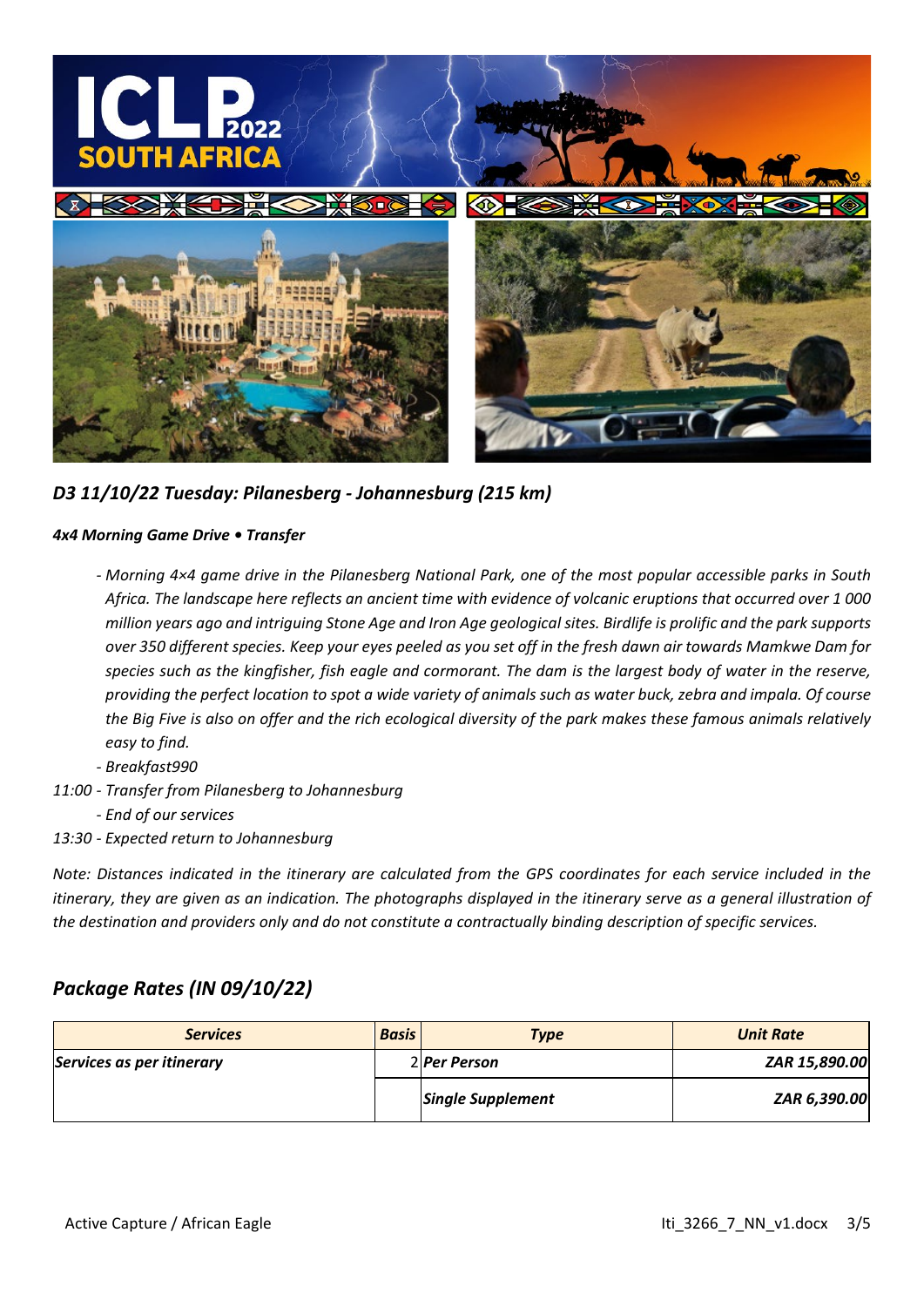

# *Our Rates Include*

*- 2 nights accommodation as per program, 2 of which are in private game reserves where activities are included as per program*

*- 2 breakfasts, 2 lunches and 2 dinners*

*- Luggage porterage (except for self-catering accommodation and camp site)*

*- Local taxes as VAT or bed levy are included at the rate applicable at the time the costing is done and can change without notice.*

## *Our Rates Exclude*

- *- International flights*
- *- Tips and personal expenses*

*- Unless otherwise indicated, our rates do not include the entrance fees for parks or game reserves. They are to be settled by the clients directly at the entrance. Unless otherwise indicated, our rates do not include the meals.*

# *Payment Conditions*

*Tours can only be confirmed on receipt of full payment.*

# *Cancellation Policy*

*Following your confirmation of the file, cancellation will result in the invoicing of cancellation fees according to the following schedule. Please note that we have no choice but to be very strict in the application of this clause.*

*25% 30 Days before 1st Service 75% 14 Days before 1st Service 100% 7 Days before 1st Service* 

# *General Conditions*

*- Unless "Booking Confirmed" appears in the heading of the programme, the quotation is subject to the availability of hotels (and flights when applicable) upon your confirmation.*

*- Check In – Check Out: the standard check in time is from 14h00, and check out time is before 11h00.* 

*- Game reserves: for game reserves offering a fully inclusive package, check in is before lunch and check out is after breakfast. Fully inclusive packages include 3 meals per day and 2 activities. Our programmes indicate Lunch, Dinner and Breakfast. OUR RATES*

*- Taxes are included at the current applicable tax level for each country. In case of a change in the amount or percentage of tax applicable, this change will be immediately reflected in our rates in accordance with new tax regulations.*

*- For annual rates, and unless otherwise indicated, the rates are not valid for Christmas, New Year, Chinese New Year or any major event in each of the countries visited. Applicable supplements are available on request.*

*- Rates do not include cancellation, luggage, medical assistance and repatriation insurances.*